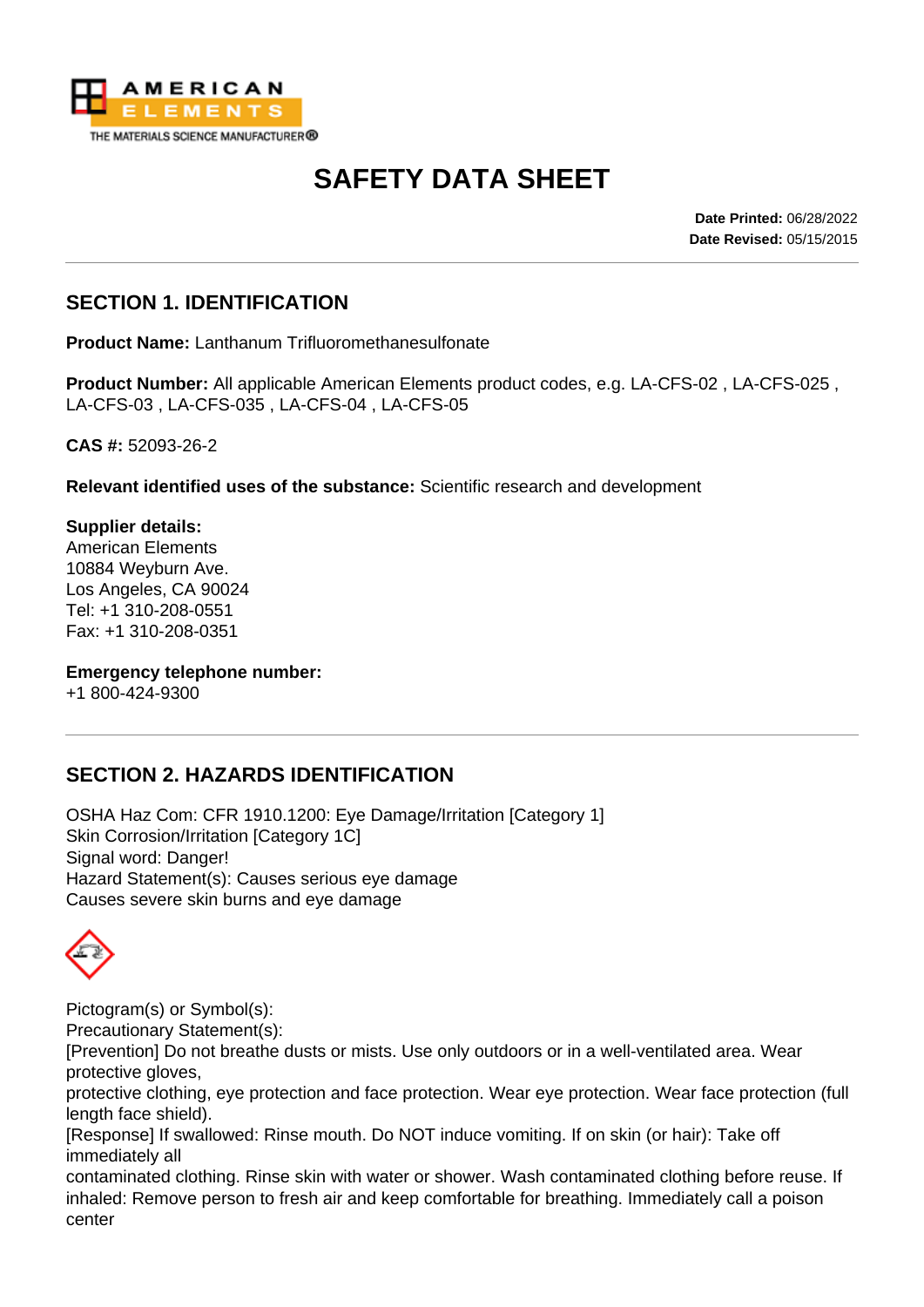or doctor. If in eyes: Rinse cautiously with water for several minutes. Remove contact lenses, if present and easy to do. Continue rinsing. [Storage] Store locked up. [Disposal] Dispose of contents and container in accordance with US EPA guidelines for the classification and determination of hazardous waste listed in 40 CFR 261.3. (See Section 13)

# **SECTION 3. COMPOSITION/INFORMATION ON INGREDIENTS**

Substance/Mixture: Substance

Components: Lanthanum(III) Trifluoromethanesulfonate Percent: >98.0%(T) CAS Number: 52093-26-2 Molecular Weight: 586.10 Chemical Formula: C3F9LaO9S3 Synonyms: Lanthanum(III) Triflate , Trifluoromethanesulfonic Acid Lanthanum(III) Salt

# **SECTION 4. FIRST AID MEASURES**

Inhalation: Immediately call a poison center or doctor. Effects of exposure (inhalation) to substance may be delayed.

Move victim to fresh air. Give artificial respiration if victim is not breathing. Administer oxygen if breathing is

difficult. Keep victim warm and quiet. Treat symptomatically and supportively. Ensure that medical personnel are aware of the material(s) involved and take precautions to protect themselves. Skin contact: For severe burns, immediate medical attention is required. Immediately call a poison center or doctor.

Remove and wash contaminated clothing before re-use. In case of contact with substance, immediately

flush skin with running water for at least 20 minutes. Treat symptomatically and supportively. Ensure that

medical personnel are aware of the material(s) involved and take precautions to protect themselves. Eye contact: IMMEDIATELY flush eyes with running water for at least 15 minutes, keeping eyelids open. Eye contact

with vapors or substance may cause severe injury, burns, or death. Call emergency medical service. **Move** 

victim to fresh air. Check for and remove any contact lenses. Keep victim warm and quiet. Treat symptomatically and supportively. Effects of exposure to substance may be delayed. Ensure that medical

personnel are aware of the material(s) involved and take precautions to protect themselves. Ingestion: Do not induce vomiting with out medical advice. Call a physician or Poison Control Center

immediately. Do not use mouth-to-mouth method if victim ingested the substance; give artificial respiration with the aid of a

pocket mask equipped with a one-way valve or other proper respiratory medical device. Loosen tight clothing such as a collar, tie, belt or waistband. If a person vomits place them in the recovery position so

that vomit will not reenter the mouth and throat. Rinse mouth. Keep victim warm and quiet. Treat symptomatically and supportively. Ensure that medical personnel are aware of the material(s) involved and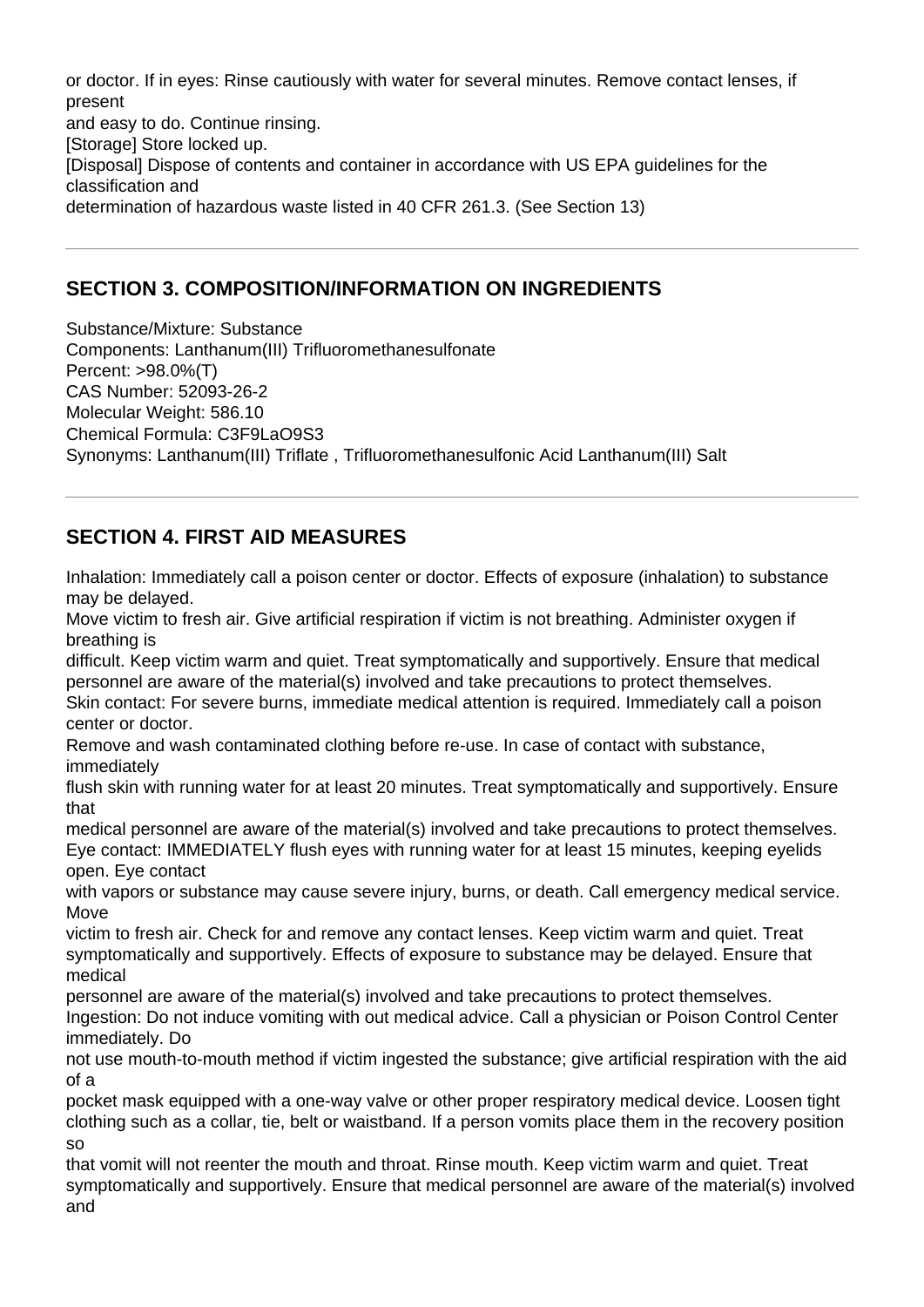take precautions to protect themselves.

Symptoms/effects:

Acute: Pain. Redness.

Delayed: No data available

Immediate medical attention: WARNING: It might be hazardous to the person providing aid to give mouth-to-mouth respiration, because

the inhaled material is corrosive. For severe burns, immediate medical attention is required. If breathing

has stopped, perform artificial respiration. Use first aid treatment according to the nature of the injury. Ensure that medical personnel are aware of the material(s) involved and take precautions to protect themselves.

# **SECTION 5. FIREFIGHTING MEASURES**

Suitable extinguishing media: Dry chemical, CO2 or water spray. Consult with local fire authorities before attempting large scale fire

fighting operations.

Specific hazards arising from the chemical

Hazardous combustion products: These products include: Carbon oxides Halogenated compounds **Silicates** 

Other specific hazards: WARNING: Highly toxic HF gas is produced during combustion.

Special precautions for fire-fighters:

Use water spray or fog; do not use straight streams. Dike fire-control water for later disposal; do not scatter the material. Containers may explode when

heated. Move containers from fire area if you can do it without risk.

Special protective equipment for fire-fighters:

Wear positive pressure self-contained breathing apparatus (SCBA). Structural fire fighters' protective clothing provides limited protection in fire situations

ONLY; it may not be effective in spill situations. Wear chemical protective clothing which is specifically recommended by the manufacturer. It may

provide little or no thermal protection.

# **SECTION 6. ACCIDENTAL RELEASE MEASURES**

Personal precautions: Avoid contact with skin, eyes, and clothing. Keep people away from and upwind of spill/leak. Do not touch

damaged containers or spilled material unless wearing appropriate protective clothing (Section 8). Warn

unnecessary personnel to move away. Stop leak if you can do it without risk. Ensure adequate ventilation.

Isolate the hazard area and deny entry to unnecessary and unprotected personnel.

Personal protective equipment: Wear eye protection (splash goggles) and face protection (full length face shield). Lab coat. Dust

respirator. Be sure to use a MSHA/NIOSH approved respirator or equivalent. Wear protective gloves (nitrile).

Emergency procedures: Prevent dust cloud. In case of a spill and/or a leak, always shut off any sources of ignition, ventilate the

area, and excercise caution. Do not touch damaged containers or spilled material unless wearing appropriate protective clothing. Warn personnel to move away. Prevent entry into sewers, basements or

confined areas; dike if needed.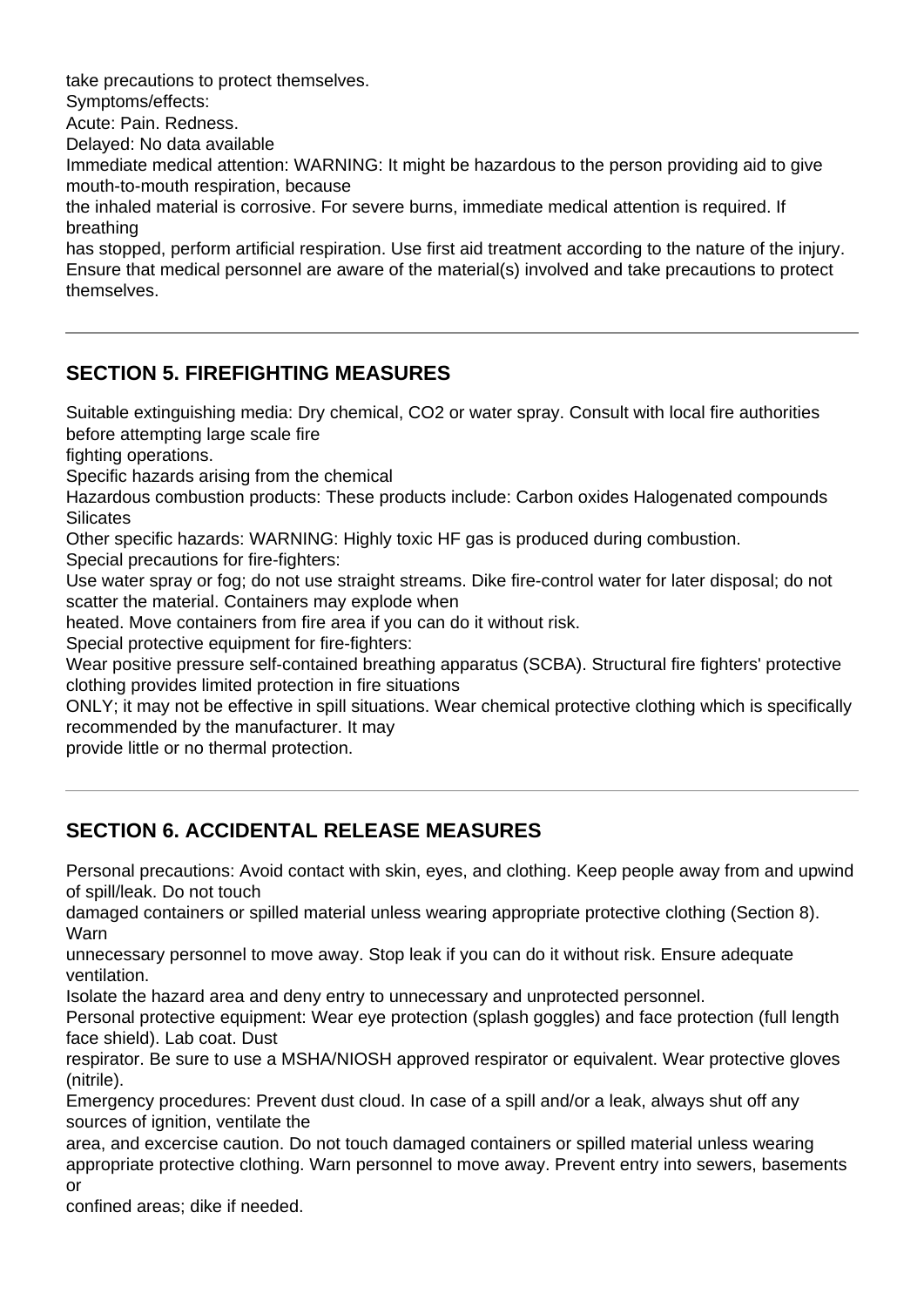Methods and materials for containment and cleaning up:

ELIMINATE all ignition sources (no smoking, flares, sparks, or flames in immediate area). Stop leak if without risk. Ventilate the area. Absorb with an

inert material and put the spilled material in an appropriate waste disposal container. Use clean nonsparking tools to collect absorbed material.

Environmental precautions:

Prevent further leakage or spillage if safe to do so. Water runoff can cause environmental damage. Prevent entry into sewers, basements or confined

areas; dike if needed.

### **SECTION 7. HANDLING AND STORAGE**

Precautions for safe handling: Avoid inhalation of vapor or mist. Manipulate under an adequate fume hood. Avoid contact with skin and

eyes. Good general ventilation should be sufficient to control airborne levels. Keep container dry. Handle

and open container with care. Wear suitable protective clothing, gloves and eye/face protection. When using do not eat, drink, or smoke. Keep away from sources of ignition.

Conditions for safe storage: Store locked up. Keep containers tightly closed in a cool, well-ventilated place. Keep away from

incompatibles. Containers which are opened must be carefully resealed and kept upright to prevent leakage. Avoid prolonged storage periods. Store under inert gas (e.g. Argon). Hygroscopic material, store

in a tightly sealed container. Store in refrigerator.

Storage incompatibilities: Bases, Store away from oxidizing agents

# **SECTION 8. EXPOSURE CONTROLS/PERSONAL PROTECTION**

Exposure limits: No data available

Appropriate engineering controls:

Good general ventilation should be sufficient to control airborne levels. Ventilation is normally required when handling or using this product. Eyewash

fountains should be provided in areas where there is any possibility that workers could be exposed to the substance. Follow safe industrial

engineering/laboratory practices when handling any chemical.

Personal protective equipment

Respiratory protection: Dust respirator. Be sure to use a MSHA/NIOSH approved respirator or equivalent.

Hand protection: Nitrile gloves.

Eye protection: Safety glasses.

Skin and body protection: Wear protective clothing (lab coat and chemical resistant boots).

#### **SECTION 9. PHYSICAL AND CHEMICAL PROPERTIES**

Physical state (20°C): Solid Form: Crystal - Powder Color: White - Almost white Odor: No data available Odor threshold: No data available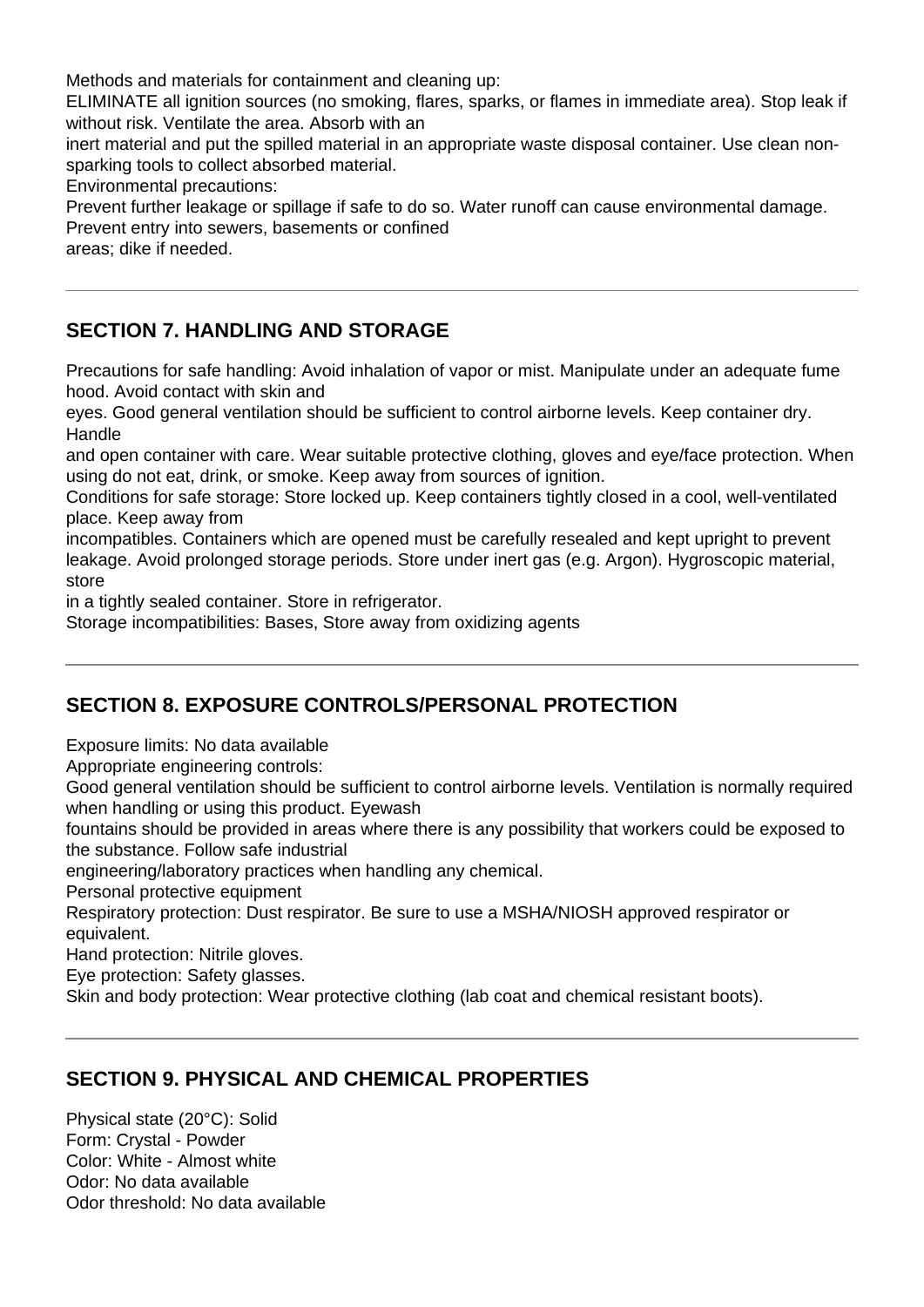Melting point/freezing point: No data available Boiling point/range: No data available Decomposition temperature: No data available Relative density: No data available Kinematic Viscosity: No data available Partition coefficient: No data available n-octanol/water (log Pow) Flash point: No data available Flammability (solid, gas): No data available

pH: No data available Vapor pressure: No data available Vapor density: No data available Dynamic Viscosity: No data available Evaporation rate: No data available (Butyl Acetate = 1) Autoignition temperature: No data available Flammability or explosive limits: No data available Lower: No data available Upper: No data available

Solubility(ies):

#### **SECTION 10. STABILITY AND REACTIVITY**

Reactivity: Not Available. Chemical Stability: Heat sensitive. Possibility of Hazardous Reactions: No hazardous reactivity has been reported. Conditions to avoid: Heat sensitive. Incompatible materials: Acids, Strong oxidizing agents Hazardous Decomposition Products: No data available

#### **SECTION 11. TOXICOLOGICAL INFORMATION**

Acute Toxicity: No data available Skin corrosion/irritation: No data available Serious eye damage/irritation: No data available Respiratory or skin sensitization: No data available Germ cell mutagenicity: No data available Carcinogenicity: No data available IARC: No data available NTP: No data available OSHA: No data available Reproductive toxicity: No data available Routes of Exposure: Inhalation, Eye contact, Ingestion, Skin contact. Symptoms related to exposure: Skin contact may produce burrns. Skin contact may result in inflammation; characterized by itching,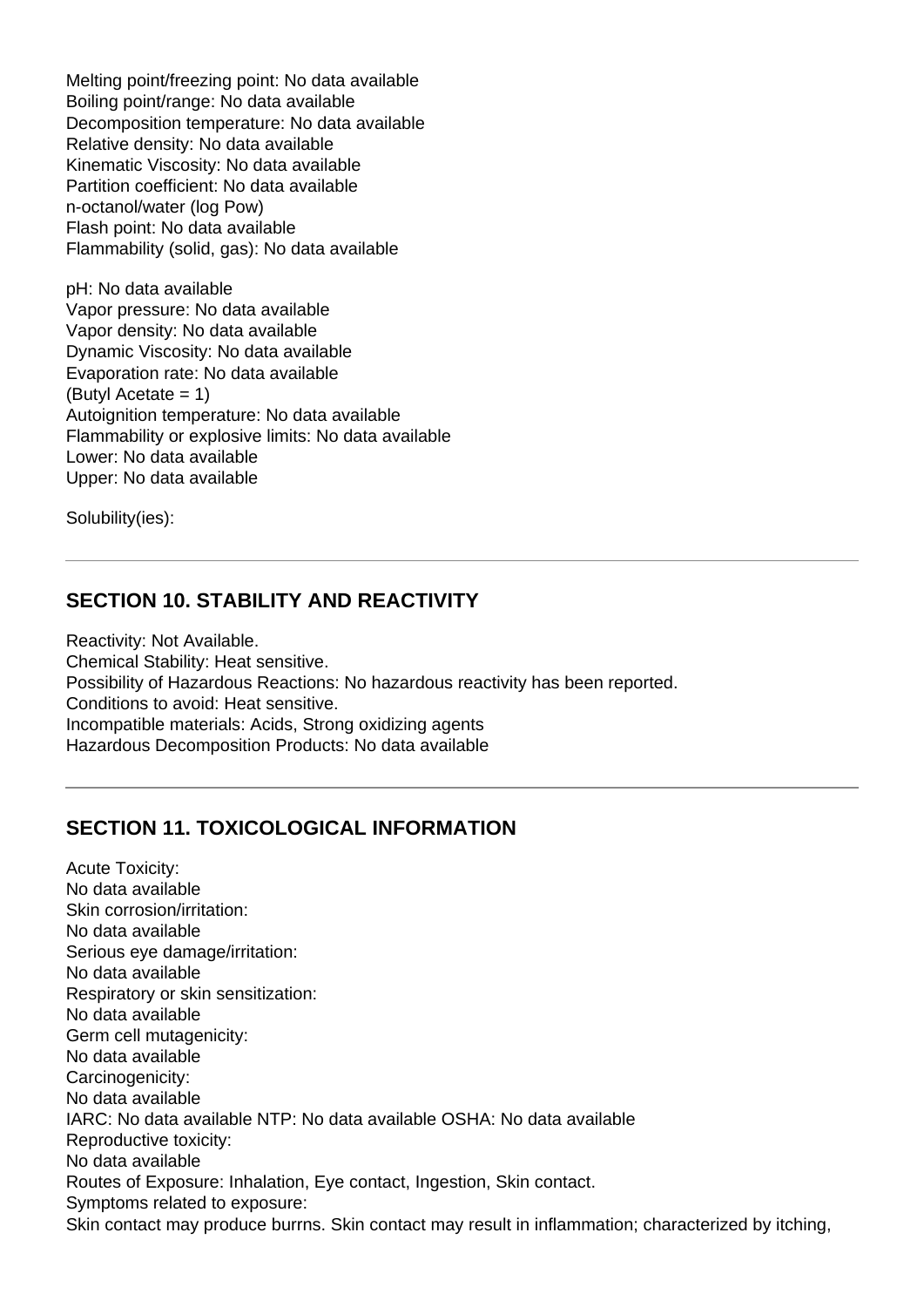scaling, reddening, or occasionally blistering. Eye contact can result in corneal damage or blindness. Potential Health Effects: No specific information available; skin and eye contact may result in irriatation. May be harmful if inhaled or ingested. Target organ(s): No data available

### **SECTION 12. ECOLOGICAL INFORMATION**

**Ecotoxicity** Fish: No data available Crustacea: No data available Algae: No data available Persistence and degradability: No data available Bioaccumulative potential (BCF): No data available Mobillity in soil: No data available Partition coefficient: n-octanol/water (log Pow) No data available Soil adsorption (Koc): No data available Henry's Law: constant (PaM3/mol) No data available

# **SECTION 13. DISPOSAL CONSIDERATIONS**

Disposal of product: Recycle to process if possible. It is the generator's responsibility to comply with Federal, State and Local

rules and regulations. You may be able to dissolve or mix material with a combustible solvent and burn in a

chemical incinerator equipped with an afterburner and scrubber system. This section is intended to provide

assistance but does not replace these laws, nor does compliance in accordance with this section ensure

regulatory compliance according to the law. US EPA guidelines for Identification and Listing of Hazardous

Waste are listed in 40 CFR Parts 261. The product should not be allowed to enter the environment, drains,

water ways, or the soil.

Disposal of container: Dispose of as unused product. Do not re-use empty containers. Other considerations: Observe all federal, state and local regulations when disposing of the substance.

#### **SECTION 14. TRANSPORT INFORMATION**

DOT (US) UN number: UN3261 Proper Shipping Name: Corrosive solid, acidic, organic, n.o.s.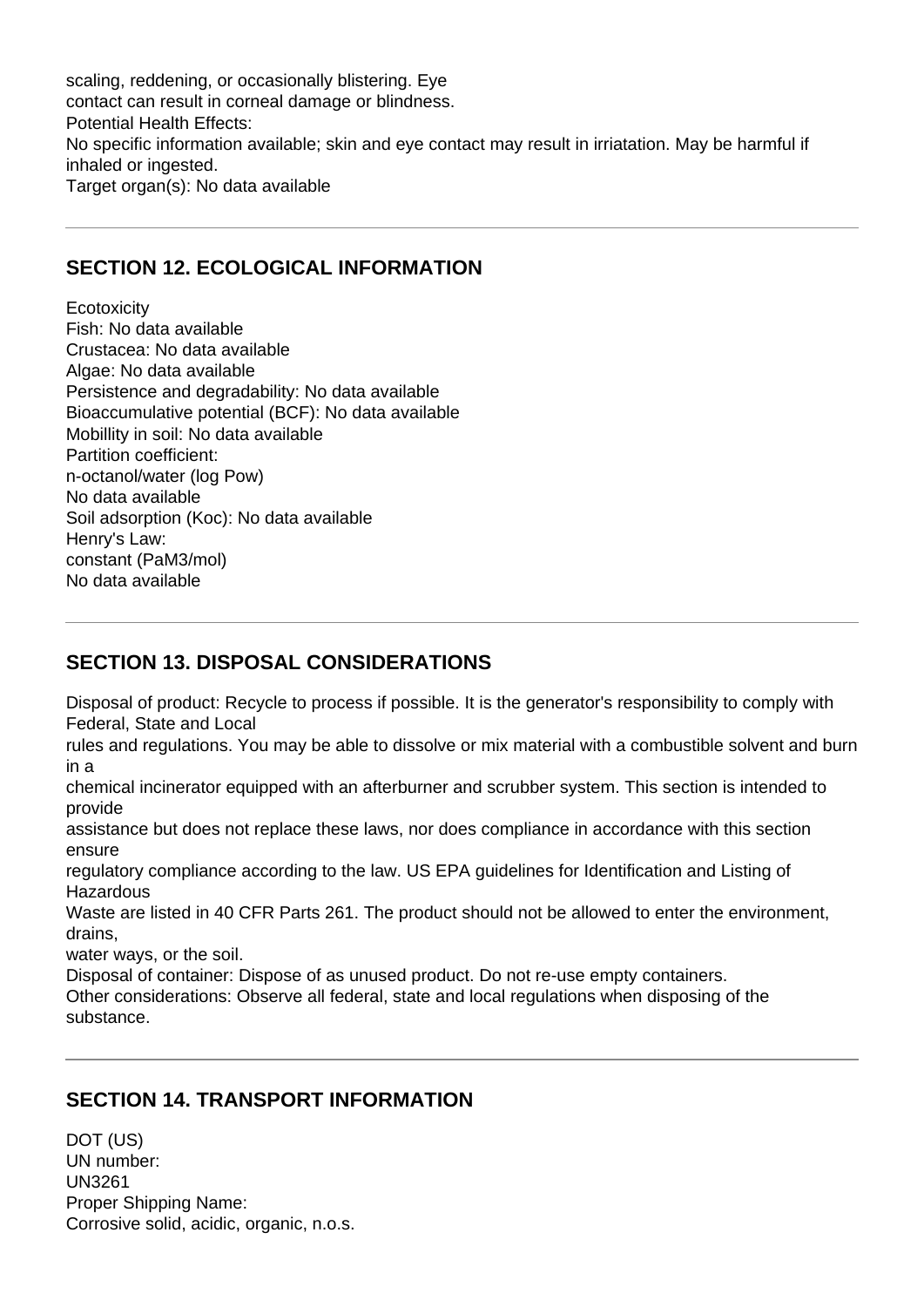Class or Division: 8 Corrosive material Packing Group: III IATA UN number: UN3261 Proper Shipping Name: Corrosive solid, acidic, organic, n.o.s. Class or Division: 8 Corrosive material Packing Group: III IMDG UN number: UN3261 Proper Shipping Name: Corrosive solid, acidic, organic, n.o.s. Class or Division: 8 Corrosive material Packing Group: III

#### **SECTION 15. REGULATORY INFORMATION**

Toxic Substance Control Act (TSCA 8b.): This product is NOT on the EPA Toxic Substances Control Act (TSCA) inventory. The following notices are required by 40 CFR 720.36 (C) for those products not on the inventory list: (i) These products are supplied solely for use in research and development by or under the supervision of a technically qualified individual as defined in 40 CFR 720.0 et sec. (ii) The health risks of these products have not been fully determined. Any information that is or becomes available will be supplied on a SDS sheet. US Federal Regulations CERCLA Hazardous substance and Reportable Quantity: SARA 313: Not Listed SARA 302: Not Listed **State Regulations** State Right-to-Know Massachusetts Not Listed New Jersey Not Listed Pennsylvania Not Listed California Proposition 65: Not Listed NFPA Rating: Health: 2 Flammability: 0 Instability: 0 HMIS Classification: Health: 2 Flammability: 0 Physical: 0 International Inventories